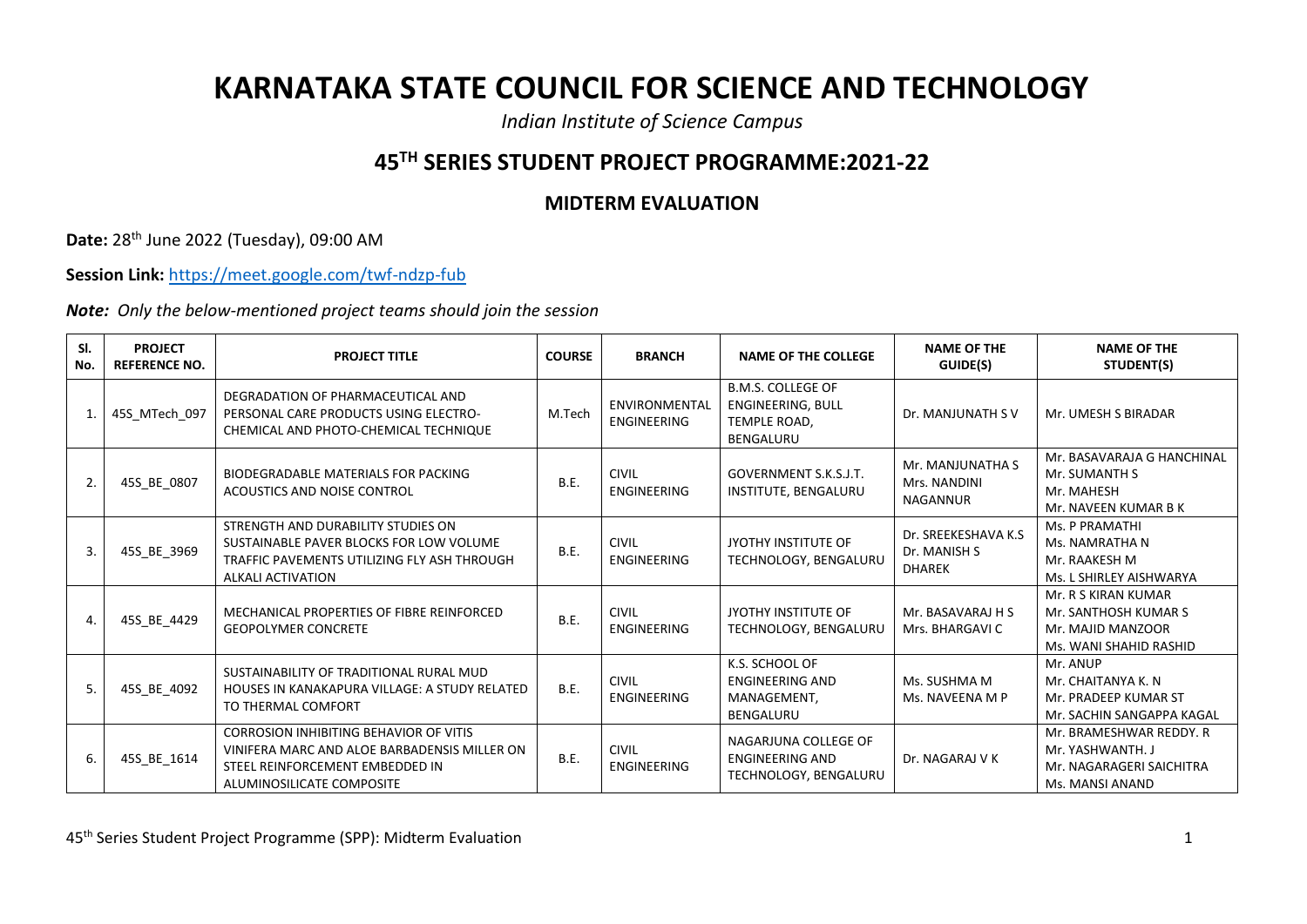| 7.  | 45S_BE_4677   | A STUDY ON USE OF WASTE PLASTIC AS PLASTIC<br><b>BRICK</b>                                                                                                            | B.E.        | <b>CIVIL</b><br><b>ENGINEERING</b> | NEW HORIZON COLLEGE<br>OF ENGINEERING,<br>BENGALURU             | Prof. SURENDRA B V<br>Dr. P S NIRANJAN              | Mr. BHARATH C S<br>Mr. AKASH S<br>Mr. ANJANEYAREDDY K N<br>Mr. ANUP ASHOK NAYAK           |
|-----|---------------|-----------------------------------------------------------------------------------------------------------------------------------------------------------------------|-------------|------------------------------------|-----------------------------------------------------------------|-----------------------------------------------------|-------------------------------------------------------------------------------------------|
| 8.  | 45S_BE_4524   | VERTICAL FARMING DEVELOPEMENT - TECHNOLOGY<br>TO CONTROL NUTRIENT SOLUTION OF HYDROPONICS                                                                             | <b>B.E.</b> | <b>CIVIL</b><br><b>ENGINEERING</b> | NITTE MEENAKSHI<br><b>INSTITUTE OF</b><br>TECHNOLOGY, BENGALURU | Dr. MEGHA KULKARNI                                  | Mr. BALARAJA S<br>Mr. ANJANEYA M J<br>Mr. CHIDANANDA GOWDA N M<br>Mr. KIRAN S             |
| 9.  | 45S_MTech_033 | AN EXPERIMENTAL STUDY ON RED MUD BASED GEO<br>POLYMER BRICKS AND MORTAR WITH FLY ASH,<br>SILICA FUMES, GGBS AND METAKAOLIN                                            | M.Tech      | <b>CIVIL</b><br><b>ENGINEERING</b> | PRESIDENCY UNIVERSITY,<br><b>BENGALURU</b>                      | Ms. SOWMYASHREE T                                   | Mr. AMITH GOWDA B R<br>Mr. CHARAN KUMAR K C                                               |
| 10. | 45S BE 4413   | STUDY ON INCORPORATION OF PLASTIC WASTE IN<br><b>CLAY BRICKS</b>                                                                                                      | B.E.        | <b>CIVIL</b><br>ENGINEERING        | PRESIDENCY UNIVERSITY,<br>BENGALURU                             | Mr.<br><b>GOPALAKRISHNAN N</b><br>Dr. NAKUL R       | Mr. JAGANNATHA B S<br>Mr. JATIN R<br>Mr. HEMANTHA B J<br>Mr. HARSHA B L                   |
| 11. | 45S_BE_1386   | STRENGTH OF MICP INORGANIC SOFT CLAY AS A<br>COMPOSITE SOIL FOR INFRASTRUCTURE<br><b>APPLICATIONS</b>                                                                 | B.E.        | <b>CIVIL</b><br><b>ENGINEERING</b> | R.N.S. INSTITUTE OF<br>TECHNOLOGY, BENGALURU                    | Ms. AMULYA T H M<br>Mr. M T PRATHAP<br><b>KUMAR</b> | Ms. SANDHYA SHREE A<br>Ms. DIVYASHREE S<br>Ms. MADHUSHREE R SHET<br>Ms. MRIDINI V PANCHAL |
| 12. | 45S_BE_2337   | MANUFACTURE SUSTAINABLE AND ECOFRIENDLY<br>COMPOSITE ROOF TILES FROM WASTE PLASTIC AND<br>DEMOLITION WASTE TO ENHANCE RAINWATER<br><b>HARVESTING</b>                  | <b>B.E.</b> | <b>CIVIL</b><br><b>ENGINEERING</b> | <b>R.R. INSTITUTE OF</b><br>TECHNOLOGY, BENGALURU               | Ms. B R SHILPA<br>Mr. VINOD B R                     | Mr. DEEPAK THAKUR<br>Mr. DHIRAJ SAH<br>Ms. SINCHANA M<br>Mr. BASAVAN GOWDA P              |
| 13. | 45S_BE_4467   | STIMULATING THE IMPACT OF URBAN SPRAWL IN<br>SPATIOTEMPORAL VARIATION OF AIR POLLUTION IN<br><b>BANGALORE REGION USING ML TECHNIQUES</b>                              | B.E.        | <b>CIVIL</b><br><b>ENGINEERING</b> | R.V. COLLEGE OF<br>ENGINEERING,<br>BENGALURU                    | Dr. K GAJALAKSHMI                                   | Mr. GAGAN V VERNEKAR<br>Mr. DHANUSH B NAIDU<br>Mr. KIRAN K<br>Mr. MANJUNATHA HAVINAL      |
| 14. | 45S BE 1701   | FLEXURAL AND CORROSIONAL BEHAVIOUR OF<br>CONCRETE BEAMS REINFORCED WITH HYBRID CFRP<br><b>WRAPPED STEEL BARS</b>                                                      | B.E.        | <b>CIVIL</b><br><b>ENGINEERING</b> | RAJARAJESWARI COLLEGE<br>OF ENGINEERING,<br>BENGALURU           | Ms. SHALINI G V                                     | Mr. SURESHKUMAR B<br>Mr. ARAVIND GOWDA C<br>Ms. HEMASHREE R<br>Ms. BHOOMIKA V ADAGI       |
| 15. | 45S_MTech_057 | PHASE STABILITY OF GEOPOLYMERS UNDER<br><b>LEACHING CONDITIONS</b>                                                                                                    | M.Tech      | <b>CIVIL</b><br>ENGINEERING        | RAMAIAH INSTITUTE OF<br>TECHNOLOGY, BENGALURU                   | Dr. LAKSHMIKANTH. S<br>Dr. NATARAJA. M.C            | Mr. NIKHIL N D                                                                            |
| 16. | 45S_BE_3473   | EFFECT OF CHEMICAL ADMIXTURES ON HYDRATION,<br>MECHANICAL PROPERTIES OF ALKALI ACTIVATED<br><b>MATERIALS</b>                                                          | <b>B.E.</b> | <b>CIVIL</b><br>ENGINEERING        | RAMAIAH INSTITUTE OF<br>TECHNOLOGY, BENGALURU                   | Dr. LAKSHMIKANTH S<br>Dr. NATARAJA M C              | Mr. HEMANTHKUMAR H P<br>Mr. RAGHAVENDRA R K<br>Mr. NIROOP DARSHAN B C<br>Mr. NACHIKETH P  |
| 17. | 45S_BE_4347   | CONDITION ASSESSMENT AND MONITORING OF RC<br>STRUCTURAL ELEMENTS SUBJECTED TO<br>EARTHQUAKES AND HIGH TEMPERATURE DUE TO<br>FIRE ADOPTING IOT WIRELESS SENSOR SYSTEMS | B.E.        | <b>CIVIL</b><br><b>ENGINEERING</b> | RAMAIAH INSTITUTE OF<br>TECHNOLOGY, BENGALURU                   | Dr. Y. K.<br><b>GURUPRASAD</b>                      | Mr. SARAYU GUNDLAPALLI<br>Ms. RITU K LOHAR<br>Mr. ROSHAN S<br>Mr. NISHANTH M GOWDA        |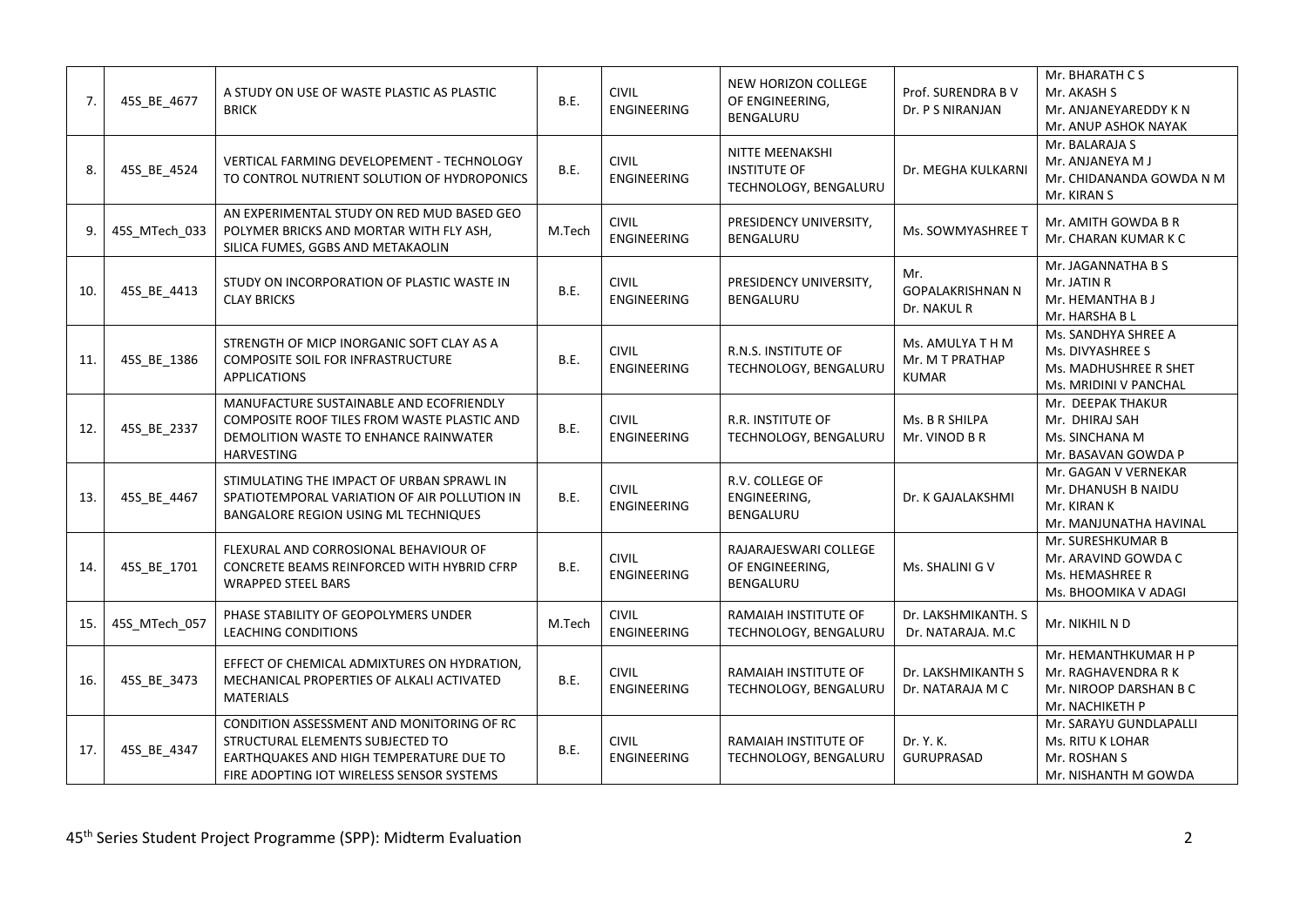| 18. | 45S MTech 069 | ENHANCEMENT OF FLEXURAL AND SHEAR DEFICIENT<br>RC BEAM DUE TO DISTRESS BY WRAPPING CARBON<br>AND GLASS FIBRE REINFORCED POLYMER                                                                     | M.Tech | STRUCTURAL<br>ENGINEERING                                     | RAMAIAH INSTITUTE OF<br>TECHNOLOGY, BENGALURU           | Mr. PRASHANT<br>SUNAGAR | Mr. RAKESH ASHOK PATIL                                                                  |
|-----|---------------|-----------------------------------------------------------------------------------------------------------------------------------------------------------------------------------------------------|--------|---------------------------------------------------------------|---------------------------------------------------------|-------------------------|-----------------------------------------------------------------------------------------|
| 19. | 45S_MTech_102 | <b>CONDITION ASSESSMENT AND SUSTAINABLE</b><br>RETROFITTING OF CORRODED RC STRUCTURAL<br><b>ELEMENTS</b>                                                                                            | M.Tech | <b>STRUCTURAL</b><br>ENGINEERING                              | RAMAIAH INSTITUTE OF<br>TECHNOLOGY, BENGALURU           | Dr. Y K GURUPRASAD      | Ms. SNEHA PANDU NAIK                                                                    |
| 20. | 45S_MTech_108 | STRUCTURAL HEALTH MONITORING OF RC<br>STRUCTURAL ELEMENTS EXPOSED TO HIGH<br>TEMPERATURE USING IOT AND RETROFITTING OF<br>TEMPERATURE DAMAGED STRUCTURAL ELEMENTS<br>ADOPTING SUSTAINABLE MATERIALS | M.Tech | STRUCTURAL<br><b>ENGINEERING</b>                              | RAMAIAH INSTITUTE OF<br>TECHNOLOGY, BENGALURU           | Dr. Y K GURUPRASAD      | Ms. MEGHASHREE L                                                                        |
| 21. | 45S MTech 027 | INVESTIGATION ON THE DEVELOPMENT OF ZEOLITE<br>BASED BRICKS FOR ITS MICROSTRUCTURAL AND<br>MECHANICAL PROPERTIES UNDER DIFFERENT<br><b>CURING CONDITIONS</b>                                        | M.Tech | <b>CONSTRUCTION</b><br><b>TECHNOLOGY</b><br>AND<br>MANAGEMENT | RAMAIAH UNIVERSITY OF<br>APPLIED SCIENCES,<br>BENGALURU | Mr. NAYANA N PATIL      | Mr. BHARATH C                                                                           |
| 22. | 45S_BE_1884   | EXPERIMENTAL STUDIES ON DEVELOPING LIGHT<br>WEIGHT, SOUND ABSORBING, THERMAL RESISTING<br>MYCELIUM BRICKS FOR ITS MICRO-STRUCTURAL AND<br>MECHANICAL PROPERTIES.                                    | B.E.   | <b>CIVIL</b><br><b>ENGINEERING</b>                            | REVA UNIVERSITY,<br><b>BENGALURU</b>                    | Ms. SINDHOORA C         | Ms. BUDDAPRIYA DODDAMANI<br>Mr. KIRAN KUMAR N<br>Mr. VAISHAK M<br>Mr. ANKIT EDWIN TIGGA |
| 23. | 45S_BE_3847   | MICROSTRUCTURE ANALYSIS OF BLACK COTTON SOIL<br>USING DEMOLITION WASTE                                                                                                                              | B.E.   | <b>CIVIL</b><br><b>ENGINEERING</b>                            | S.J.B. INSTITUTE OF<br>TECHNOLOGY, BENGALURU            | Ms. SHRILATHA B         | Ms. BHAGYALAKSHMI P R<br>Mr. KIRANKUMAR K H<br>Ms. DILEEPA H P<br>Ms. SAHANA K          |
| 24. | 45S BE 0728   | EXPERIMENTAL STUDY ON MECHANICAL STRENGTH<br>AND DURABILITY OF GLOW-IN-DARK CONCRETE                                                                                                                | B.E.   | <b>CIVIL</b><br><b>ENGINEERING</b>                            | S.J.C. INSTITUTE OF<br>TECHNOLOGY,<br>CHIKKABALLAPURA   | Mr. SHASHIKUMAR A       | Ms. ABHISHA M<br>Mr. ADHESH PRERAN<br>Mr. ABHISHEK K S<br>Mr. BHARAT KUMAR Y K          |
| 25. | 45S BE 1379   | ANALYSIS OF PERFORMANCE OF SELF -HEALING<br><b>CONCRETE USING BACILLUS SUBTILIS</b>                                                                                                                 | B.E.   | <b>CIVIL</b><br>ENGINEERING                                   | S.J.C. INSTITUTE OF<br>TECHNOLOGY,<br>CHIKKABALLAPURA   | Mr. CHETAN G N          | Ms. ANUSHREE G<br>Ms. ANNAPOORNA N<br>Ms. ANJUM RASHEED<br>Ms. LAKSHMIPATHI S R         |
| 26. | 45S_BE_1385   | DEWEEDING IN PONDS BY CHEMICAL TREATMENT : A<br><b>CASE STUDY</b>                                                                                                                                   | B.E.   | <b>CIVIL</b><br><b>ENGINEERING</b>                            | S.J.C. INSTITUTE OF<br>TECHNOLOGY,<br>CHIKKABALLAPURA   | Ms. BHAVYA S            | Ms. HAMSHITHA D<br>Ms. HARSHITHA E<br>Mr. GIRISH A<br>Mr. JEETENDRA KUMAR YADAV         |
| 27. | 45S BE 1485   | ASSESMENT OF POLLUTIONAL POTENTIAL OF<br>GROUNDWATER THROUNG WATER QUALITY INDEX                                                                                                                    | B.E.   | <b>CIVIL</b><br><b>ENGINEERING</b>                            | S.J.C. INSTITUTE OF<br>TECHNOLOGY,<br>CHIKKABALLAPURA   | Mr.<br>RAVEENDRANATH C  | Mr. YASHWANTH S<br>Ms. VINUTHA KT<br>Mr. VIVEK N PATEL                                  |
| 28. | 45S_BE_1813   | EXPERIMENTAL STUDY ON THE USE OF GOLD MINE<br>TAILING AS A FINE AGGREGATE                                                                                                                           | B.E.   | <b>CIVIL</b><br><b>ENGINEERING</b>                            | S.J.C. INSTITUTE OF<br>TECHNOLOGY,<br>CHIKKABALLAPURA   | Mr. KAMATH G M          | Ms. RAJANI KANTH N<br>Ms. PRAGATHI N<br>Mr. PRAJWAL D<br>Mr. PRAJWAL H R                |